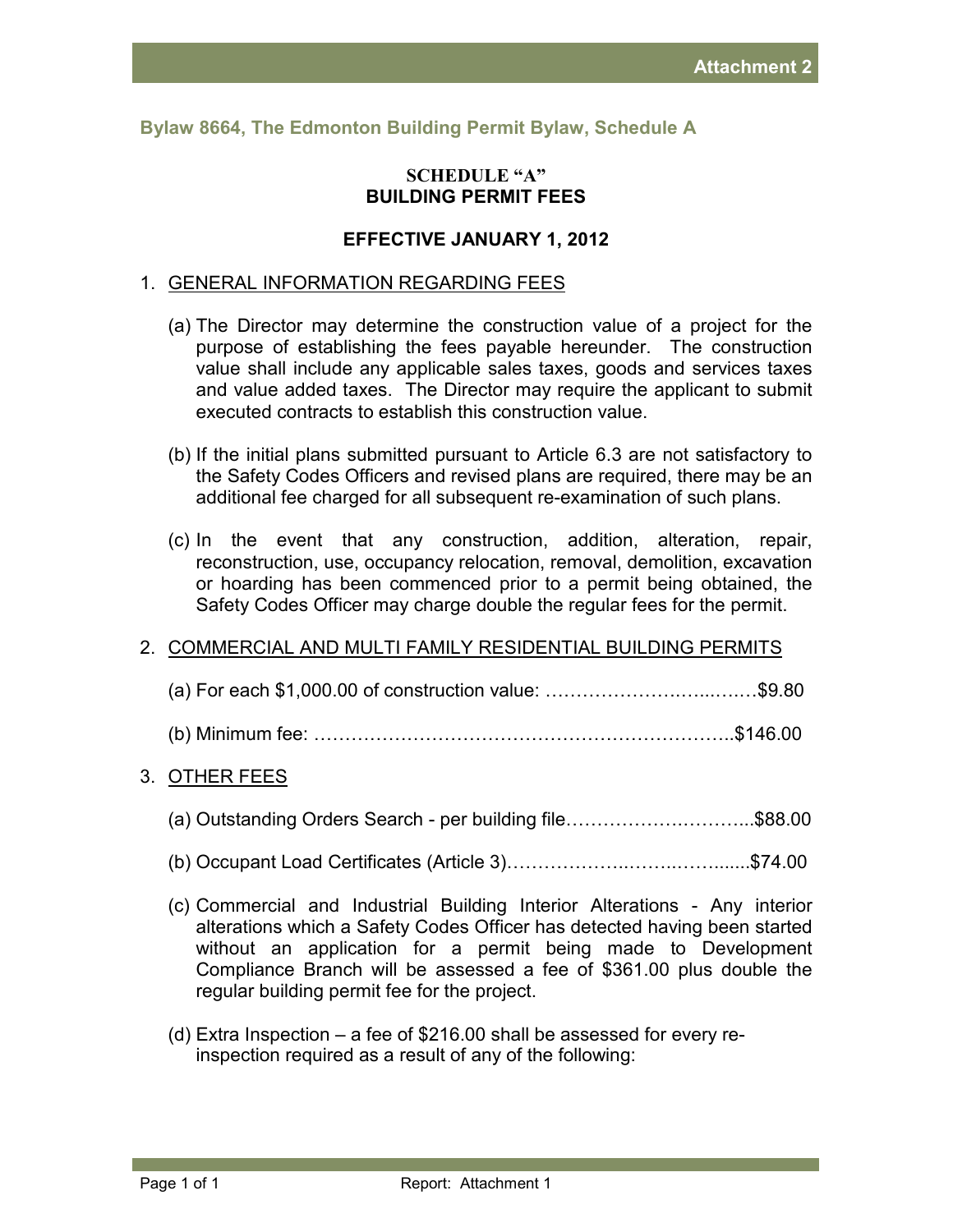- (i) no address on site, building or suite as applicable;
- (ii) inspector unable to access the building after having been requested to inspect;
- (iii) project not ready for inspection after a request for inspection has been made;
- (iv) previously identified deficiency has not been corrected after a request for inspection has been made; or
- (v) approved plans not on site after a request for inspection has been made.

# 4. SINGLE FAMILY AND RESIDENTIAL ACCESSORY BUILDING PERMITS

| FLOOR AREA (See *Notes 1 to 3) | <b>BUILDING PERMIT FEE</b> |
|--------------------------------|----------------------------|
|                                | (including Mechanical      |
|                                | Components)                |
| $951 - 1050$ sq. ft.           | \$1,022                    |
| $1051 - 1150$ sq. ft.          | \$1,151                    |
| 1151 - 1250 sq. ft.            | \$1,213                    |
| 1251 - 1450 sq. ft.            | \$1,358                    |
| 1451 - 1650 sq. ft.            | \$1,467                    |
| $1651 - 1850$ sq. ft.          | \$1,578                    |
| $1851 - 2050$ sq. ft.          | \$1,737                    |
| $2051 - 2250$ sq. ft.          | \$1,846                    |
| $2251 - 2500$ sq. ft.          | \$1,978                    |
| $2501 - 3000$ sq. ft.          | \$2,260                    |
| $3001 - 3500$ sq. ft.          | \$2,547                    |
| $3501 - 4000$ sq. ft.          | \$3,056                    |
| $4001 - 4500$ sq.ft.           | \$3,666                    |
| $4501 - 5000$ sq. ft.          | \$4,399                    |
| $5001 - 5500$ sq. ft.          | \$5,279                    |
| $5501 - 6000$ sq ft.           | \$6,335                    |
| Over 6000 sq. ft.              | \$7,597                    |
|                                |                            |

(a) New Single Detached Houses

\*Notes:

1. Applies to main and second floor areas only. Developed basements not included in floor area.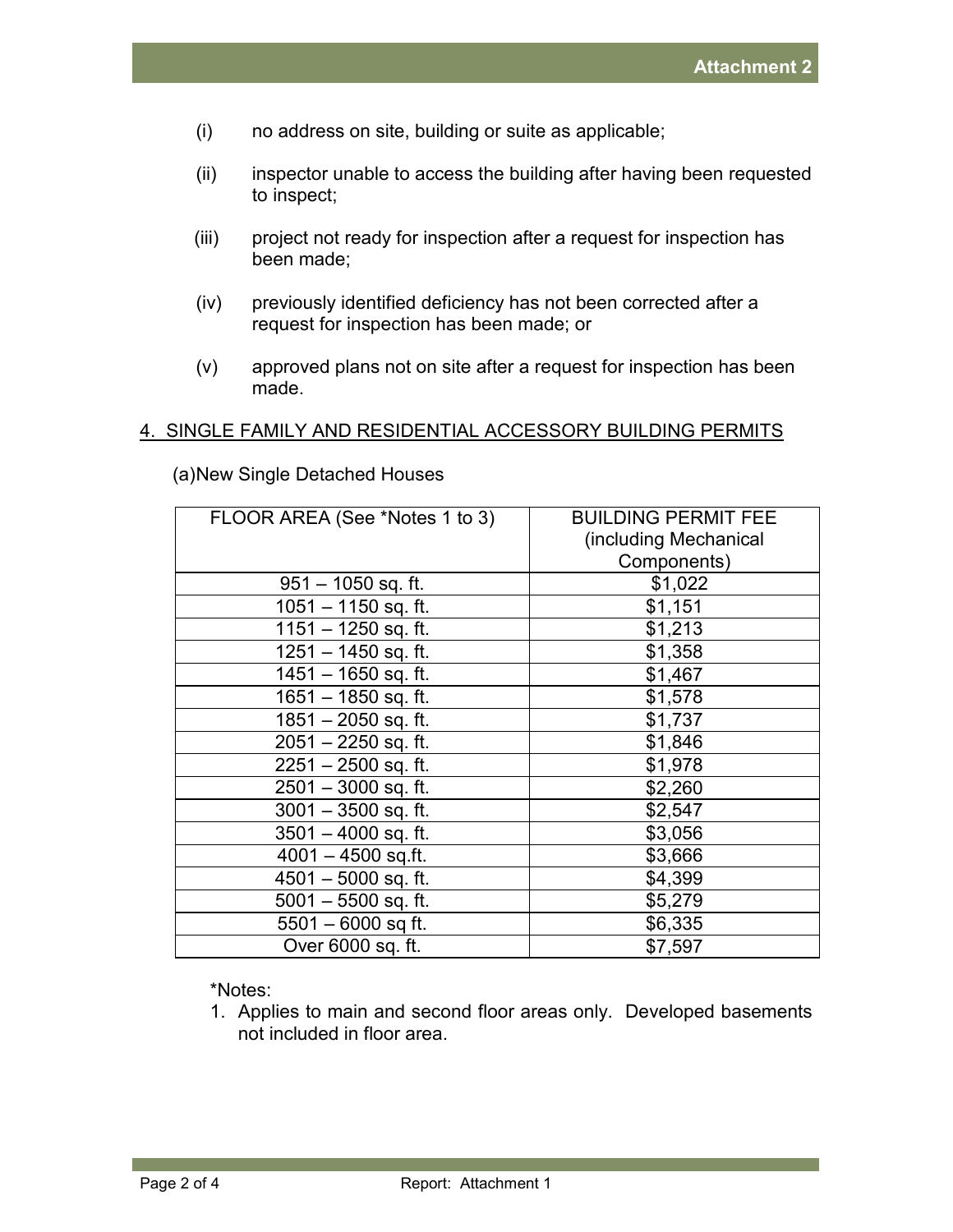- 2. This schedule is for standard wood frame construction only. Other types of construction (concrete or steel) will require a construction value to be submitted.
- 3. Determination of the first floor per definition in the Alberta Building Code; "First Story - the uppermost story having its floor level not more than two (2) meters above grade."

| <b>VALUE OF CONSTRUCTION</b> | <b>Permit FEE</b> |
|------------------------------|-------------------|
| $$0 - $5,000$                | \$88              |
| $$5,001 - $10,000$           | \$128             |
| $$10,001 - $25,000$          | \$250             |
| $$25,001 - $50,000$          | \$465             |
| \$50,001 - \$100,000         | \$903             |
| Over \$100,000               | \$1,760           |

(b) Additions and Alterations to Single Detached Houses

### (c) Flat Rate Residential Permit Fees

| <b>TYPE OF CONSTRUCTION</b>         | <b>Permit FEE</b> |
|-------------------------------------|-------------------|
| Uncovered Decks, Hot Tubs &         |                   |
| Swimming Pools, Single Family House | \$88              |
| Demolition, Mobile Home Move On     |                   |
| <b>Detached Garages</b>             | \$88              |
|                                     |                   |

(d) Minimum Residential Fee or Sign Permit fee..……………………...….…\$88